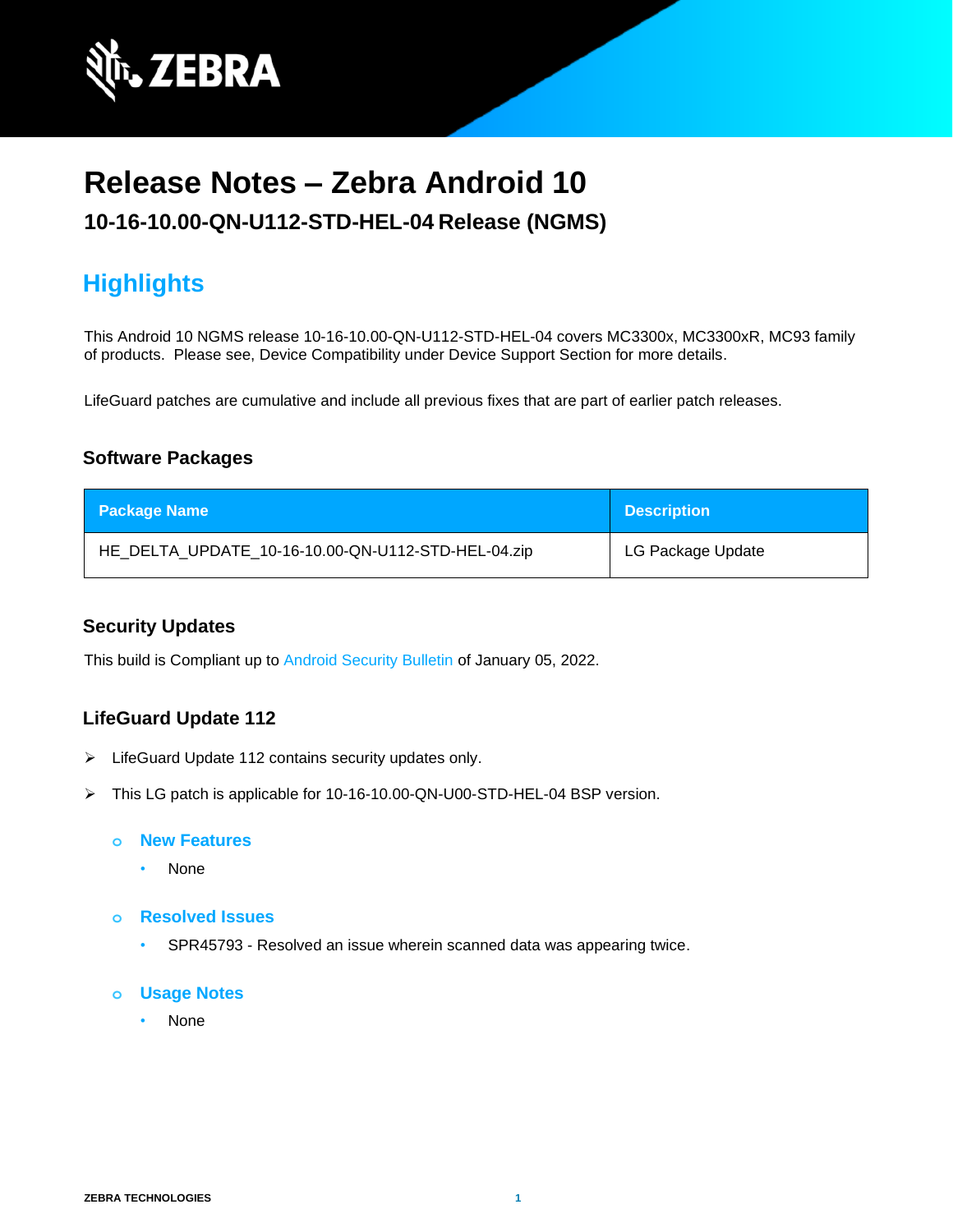

# **LifeGuard Update 111**

- ➢ LifeGuard Update 111 contains security updates only.
- ➢ This LG patch is applicable for 10-16-10.00-QN-U00-STD-HEL-04 BSP version.

#### **o New Features**

• None

#### **o Resolved Issues**

**o** None

#### **o Usage Notes**

• None

#### **LifeGuard Update 106**

- ➢ LifeGuard Update 106 contains security updates only.
- ➢ This LG patch is applicable for 10-16-10.00-QN-U00-STD-HEL-04 BSP version.

#### **o New Features**

• None

#### **o Resolved Issues**

**o** CVE 2021-1048 Patched the use-after-free security vulnerability which could allow code execution and local elevation of privilege to the kernel from an untrusted application (SPR 45273).

#### **o Usage Notes**

• None

# **LifeGuard Update 104**

- ➢ This LG patch is applicable for 10-16-10.00-QN-U00-STD-HEL-04 BSP version.
	- **o** This LG Patch includes following updated components.
		- Scanning Framework: 28.11.4.0
		- WiFi: FUSION\_QA\_2\_1.3.0.040\_Q
		- Audio: 0.35.0.0
		- DataWedge: 8.2.505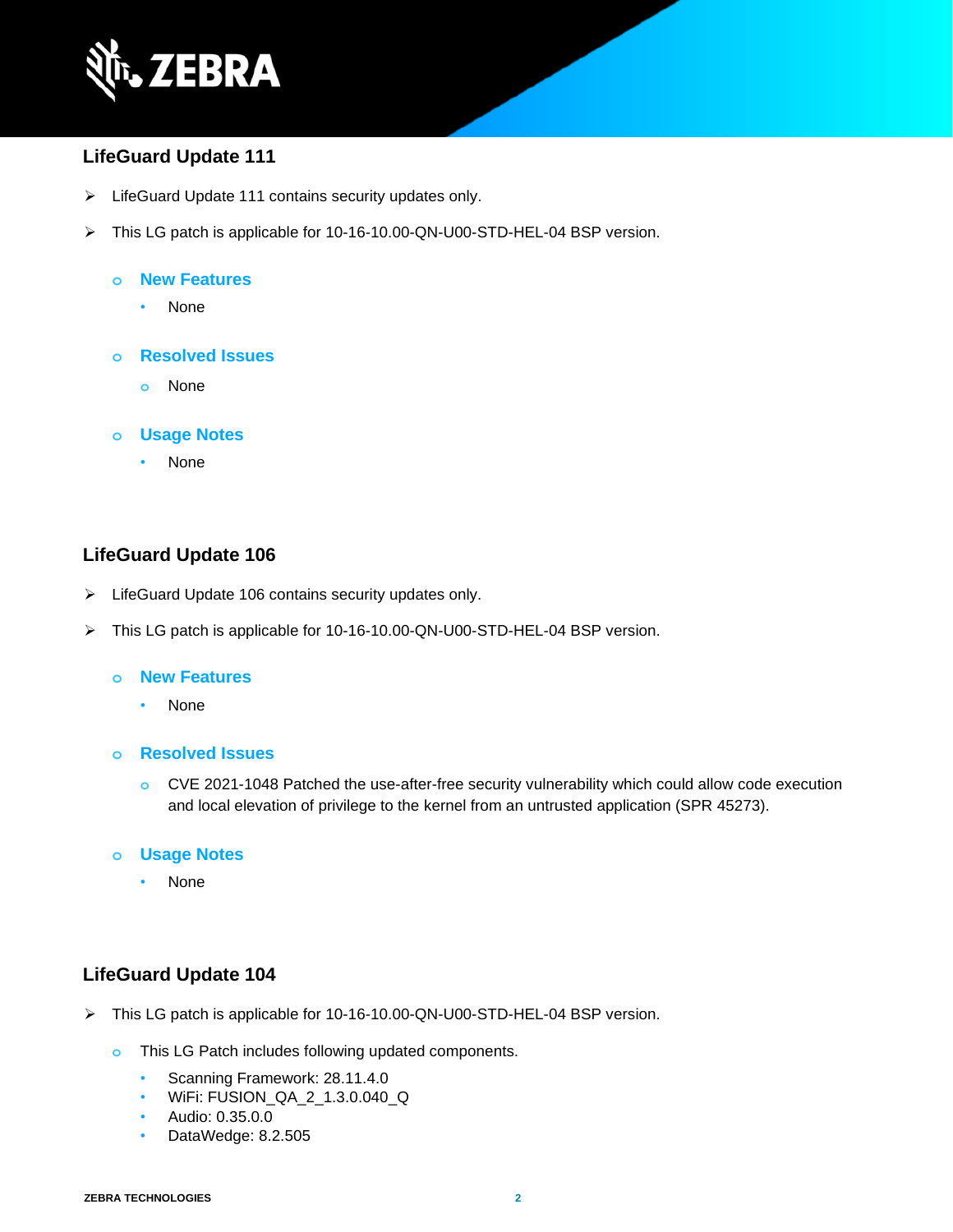

- EMDK: 9.1.3.3203
- MXMF: 10.5.0.60
- OSX: QCT.100.10.11.64
- StageNow: 5.3.0.2
- Bluetooth Pairing Utility: 3.25
- Zebra Software License Manager: 6.0.7
- WorryFree WiFi Analyzer: WFW\_A\_2\_6.0.0.012\_Q
- NFC controller Firmware: 11.01.22
- Android WebView and Chromium: 93.0.4577.62

# **o New Features**

- Added support to set the BLE channel mask via OEMConfig and StageNow to prevent usage of channels that are known to be impacted by interference.
- Added support where admin can set partition name of Local License Server on ZSL configuration.
- Added Additional Analysis Params to the Roam Analysis events e.g., SSID, BSSID, RSSI, Channel.
- Added support for WLAN Front End Module 45868 on TC72, TC77, PS20, TC52, TC57, TC52-HC, MC93, TC83, L10A, EC30, ET51 8" & 10", ET56 8", VC83, TC52x, TC57x, CC600 and CC6000 devices.
- Added support for BT Module 22545 on TC72, TC77, TC52x, TC57x, TC52 and TC57 devices.
- Added localization support in BTPairingUtility app for French-CA, Polish, Dutch, German, Italian, Spanish, Japanese and Chinese locales.
- Added Key double click functionality and double click remapping capability for SCAN and Trigger keys on MC3300x and MC9300.
- Added support for SHIFT and ALPHA key behavior changes, W1 and W2 keycode changes for 53 key custom keypad, on MC9300.

# **o Resolved Issues**

- SPR44235 Resolved an issue wherein the SUW device provisioning was not able to update WLAN SSID using scanner.
- SPR44151 Resolved an issue wherein inconsistent touch inputs with gloves observed on ET51/ET56.
- SPR44065 Resolved an issue wherein the touch was non-responsive towards lower left portion of screen for L10A.
- SPR44460 Resolved an issue wherein Microsoft Teams was crashing on launch on data only SKU devices.
- SPR44265 Resolved an issue wherein Bluetooth module was showing incorrect battery usage.
- SPR44031 Resolved an issue wherein device was experiencing random touch events intermittently.
- SPR43402 Resolved an issue wherein echo was being heard while both parties are in speaker phone mode.
- SPR44015 Resolved an issue wherein WT6300 extended battery with 0% level was not charging via cradle.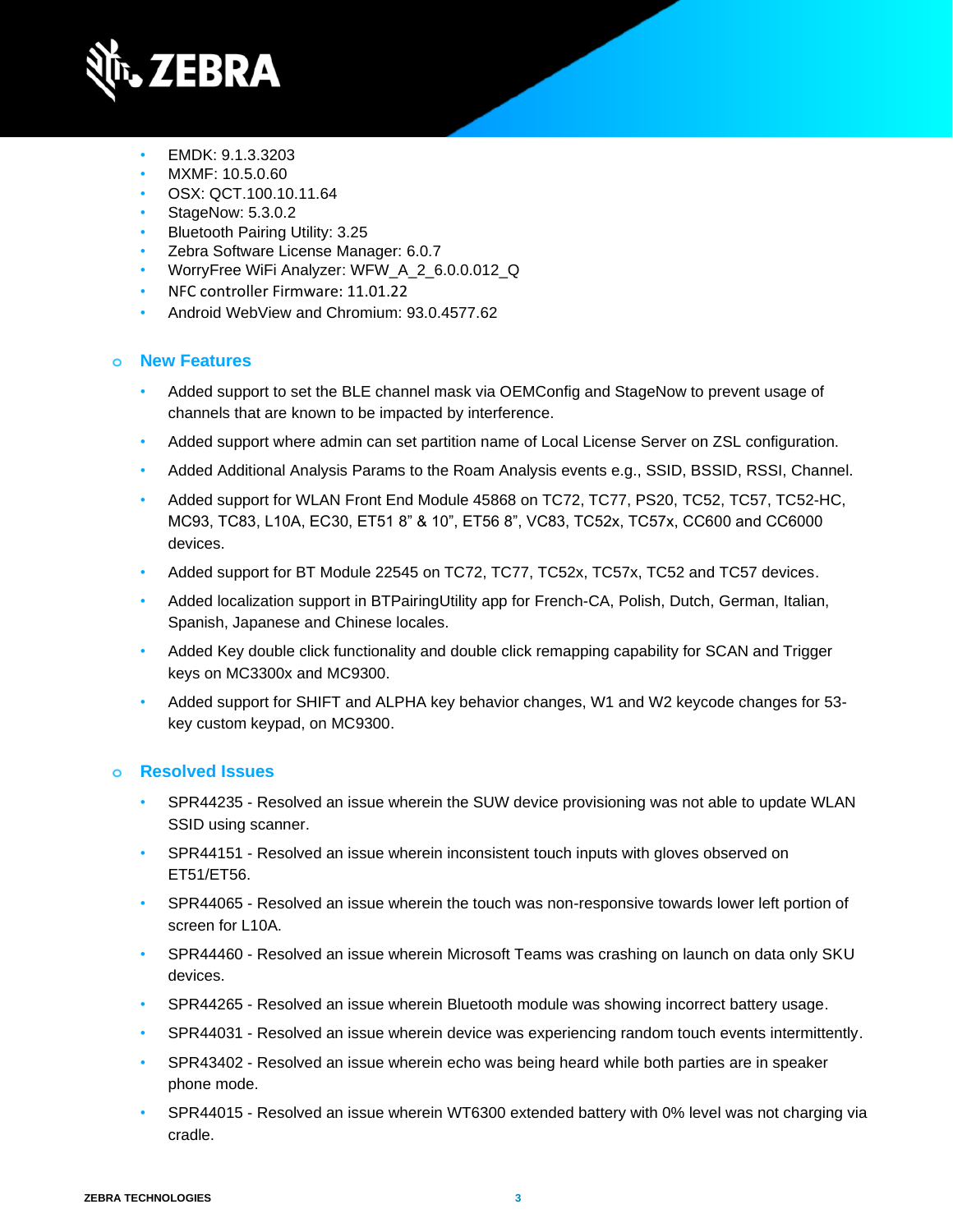

- SPR44429 Resolved an issue wherein L10 was unable to wake from deep sleep mode.
- SPR44530 Resolved an issue wherein Ethernet communication was not working on some 100Mbps ethernet hub.
- SPR44335/44185 Resolved an issue wherein Apps were receiving Null value when requesting NFC adapter prior to Boot complete event.
- SPR44551 Resolved an issue wherein Apps using camera intent APIs to fetch images from camera would be turned upside on ET51 and ET56 devices.
- SPR44262 Resolved an issue wherein Scanner beam was not coming intermittently while using EMDK based App.
- SPR44833 Resolved an issue wherein Ethernet configuration was not getting applied when the device was connected to ethernet cradle.
- SPR44426 Resolved an issue wherein WFC Voice client encountered an error sometimes that required termination of call.

# **o Usage Notes**

➢ LifeGuard update U104 is a Mandatory patch for devices with WLAN Front End Module 45868 & BT Module 22545

WLAN Front End Module can be identified using adb shell getprop ro.config.device.wlan\_fem [ro.config.device.wlan\_fem]: [QM45868]

BT Module can be identified using adb shell getprop ro.bluetooth.bt\_filter ro.bluetooth.bt\_filter=QM22545

# **LifeGuard Update 98**

- ➢ This LG patch is applicable for 10-16-10.00-QN-U00-STD-HEL-04 BSP version.
	- **o** This LG Patch includes following updated components.
		- Scanning Framework: 28.11.3.0
		- WiFi: FUSION\_QA\_2\_1.3.0.037\_Q
		- Audio: 0.34.0.0
		- DataWedge: 8.2.400
		- EMDK: 9.1.3.3203
		- MXMF: 10.5.0.49
		- OSX: QCT.100.10.11.62
		- StageNow: 5.3.0.2
		- Bluetooth Pairing Utility: 3.24
		- Zebra Software License Manager: 5.0.1
		- Android Webview and Chromium: 92.0.4515.105

# **o New Features**

Added support for SHT4x humidity Sensor on MC93.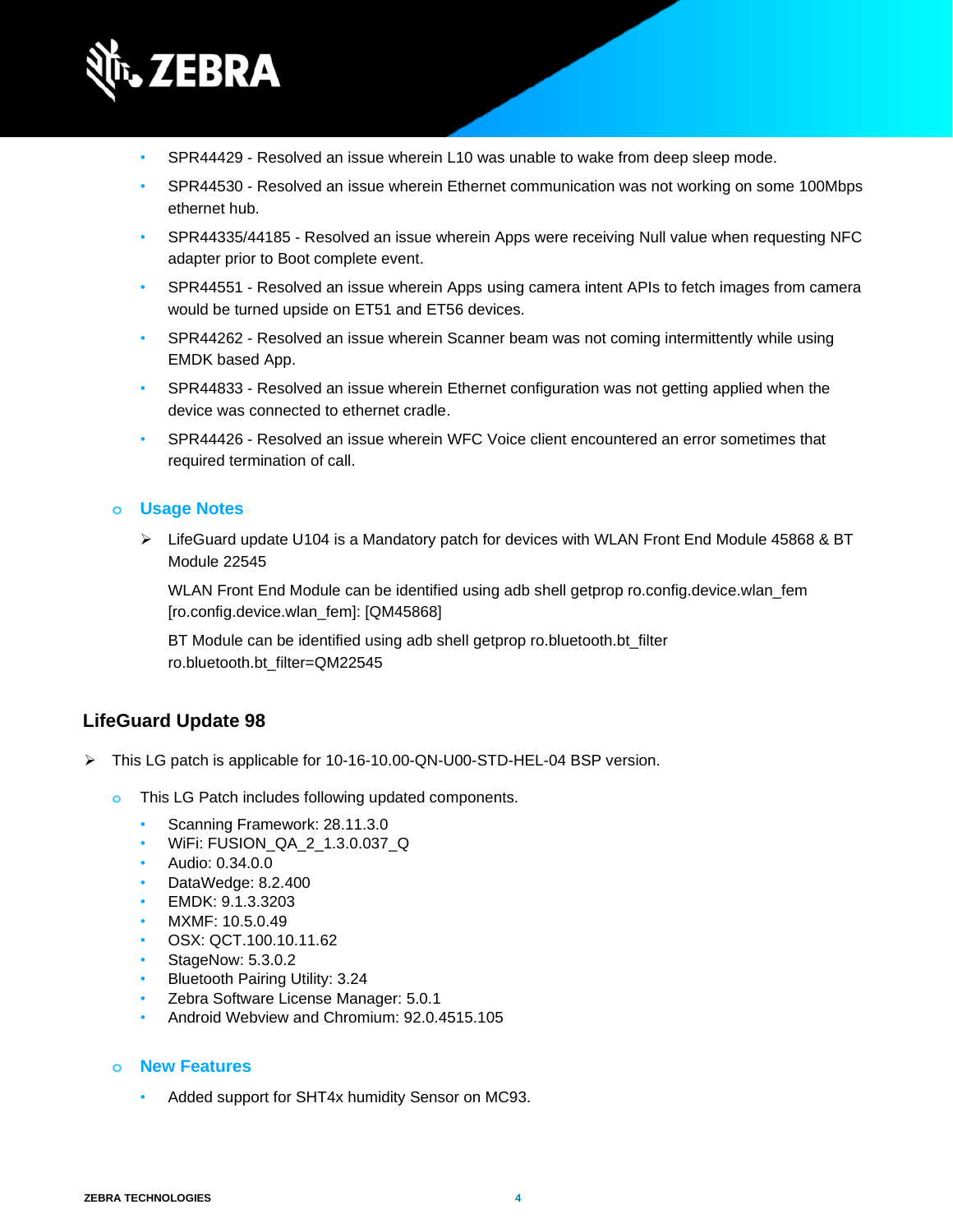

- Added support for LSM6DSM Gyroscope/accelerometer Sensor on MC3300x/MC3300xR, MC93, TC8300, and PS20 devices.
- Added support for freefall detection for TC21/TC26 Devices.
- Added support to enable SPoC (ZebraPay) and power management.
- Added support for Secondary BLE Licensing for EC50/EC55.
- Added support to configure Secondary BLE TX power to a specified value.
- Added support for admin to configure the Altbeacon Manufacturing byte of the secondary BLE.
- Adding correct protocol type for APR in tcpdump for decoding.
- Added UNII-3 band support for EU region on TC52x and TC52x-HC devices.
- Updated default display brightness and adaptive brightness is turned off OOB for EC50/EC55 devices.
- Enabled dark display theme OOB for EC50/EC55 devices.
- Haptic feedback is disabled OOB for EC50/EC55 devices.
- Updated default wallpaper for EC50/EC55 devices OOB.
- Launcher icon outline shape is updated to look rounded OOB for EC50/EC55 devices.
- Notification sound played at boot up or low battery is set to "Lalande.ogg" as default tone for EC50/EC55 devices.
- Bordered keys Gboard setting is enabled OOB for EC50/EC55 devices.
- Added support for VoWiFi for Orange.
- Added support for Vodafone UK.
- Added support for Erillisverkot Public Safety MVNO.
- Updated the APN details for Spark operator.

#### **o Resolved Issues**

- SPR42999 Added support to enable ADB over Wi-Fi in Settings App.
- SPR43012 Resolved an issue wherein USB based bin file staging was intermittently not working.
- SPR43592 Resolved an issue wherein application flickering is observed when enabling/disabling RxLogger using adb command.
- SPR43683 Resolved an issue wherein USB to Serial Port converter was not working on a 3rd party cradle.
- SPR41910 Resolved an issue wherein first touch was not working correctly after resume.
- SPR43738 Updated the APN details for Telenor operator.
- SPR43291 Resolved an issue wherein Advertising BLE beacons were not able to reach Max power.
- SPR43841 Resolved an issue wherein PTT calls would sometimes not terminate with the release of the button.
- SPR43800 Resolved an issue wherein scanner was not working after resume when Time release was set.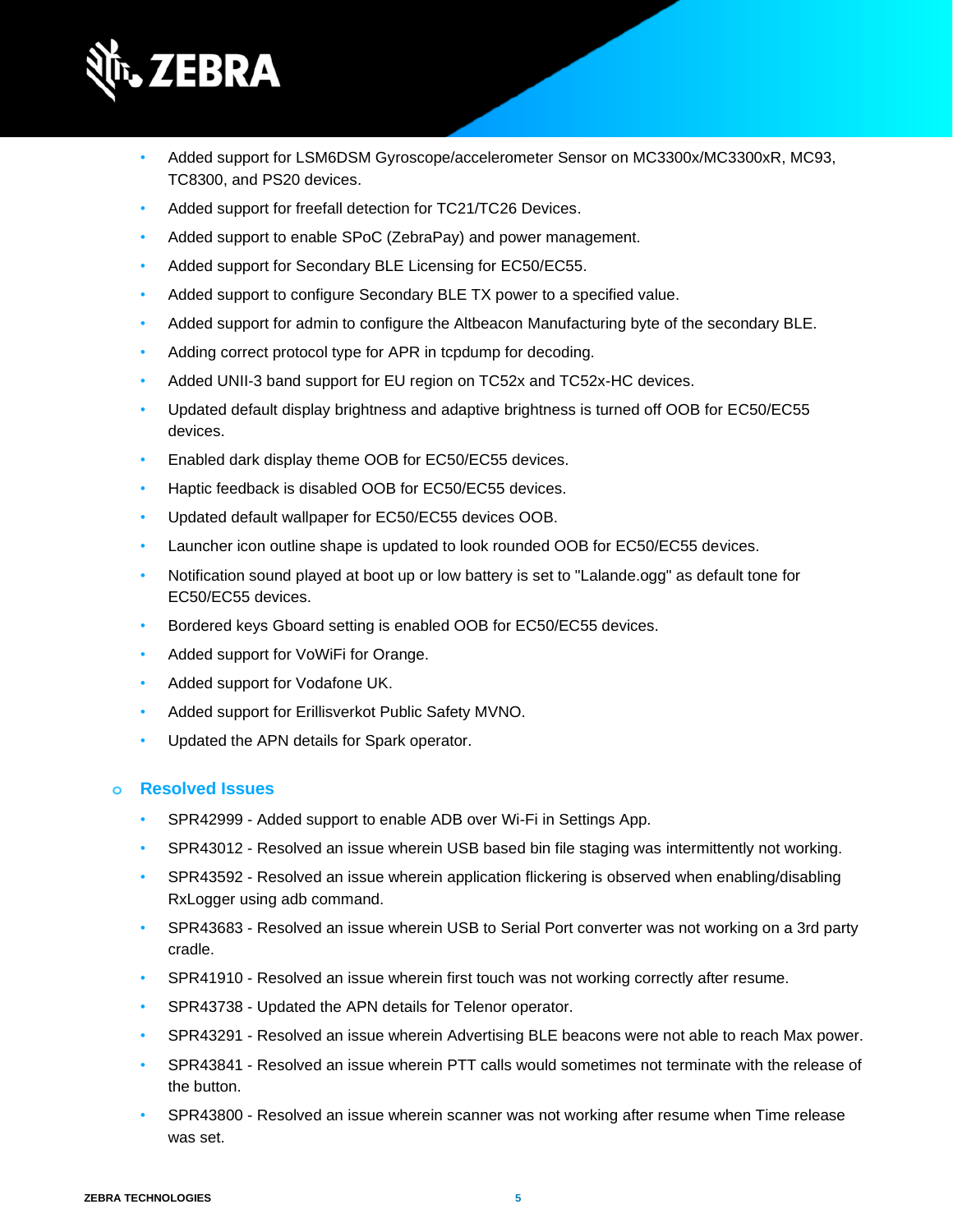

- SPR43627 Resolved an issue wherein device was rebooting after pairing to an unsupported scanner.
- SPR43931 Resolved an issue wherein scanning into chromium browser with multiple tabs open would switch between tabs.
- SPR41882 Resolved an issue wherein it was not possible to provision the device using QR code with EXTRA\_PROVISIONING\_WIFI\_PROXY\_HOST and EXTRA\_PROVISIONING\_WIFI\_PROXY\_PORT details.
- SPR43802 Resolved an issue wherein OS update initiated through StageNow immediately after boot use to fail intermittently.
- SPR44265 Resolved an issue wherein a modem restart would acquire wakelock and cause battery consumption.
- SPR43940/43916 Resolved an issue wherein DNS alias could not be resolved.
- SPR44260/44261 Resolved an issue wherein PTT call was not getting released when the PTT headset button was released.
- SPR44078 Resolved an issue wherein ET51 device with powerpack battery inserted is sometimes cycling quickly between charging/discharging from AC or expansion battery.
- SPR43236 Resolved an issue wherein device Intermittently not able to get GPS Location after reboot.
- SPR44059 Resolved an issue wherein creating a new WEP-encrypted SSID from StageNow Wi-Fi Manager, "WEP-104" (128bit) cannot be configured correctly on MX 10.2.
- SPR43907 Resolved an issue wherein NTP Sync interval was not getting updated through StageNow.
- SPR43148 Resolved an issue wherein configuring WLAN Channels in range format through OEMConfig use to fail.
- SPR43358 Resolved an issue wherein first created profile after deleting the default profile, does not connect automatically.

# **o Usage Notes**

- ➢ To identify the LSM6DSM Gyroscope/accelerometer sensor on the device users can check the **ro.config.device.gyro** property using getprop command from adb.
	- a. Devices with LSM6DSM sensor will have [ro.config.device.gyro] = 8.
	- b. Devices with LSM6DSM sensor will list sensor type as LSM6DSM on "Settings-->About phone-->SW components-->Gyroscope" or "Settings-->About phone-->SW components -- >Accelerometer".
- ➢ To identify the SHT4x humidity sensor on the device users can check the **ro.config.device.sku** property using getprop command from adb.
	- a. Devices with for SHT4x humidity sensor will have [ro.config.device.sku] = 522 or 523.
	- b. Devices with SHT4x humidity sensor will list HW ID as 522 or 523 on "Settings-->About phone -->SW components-->HW ID".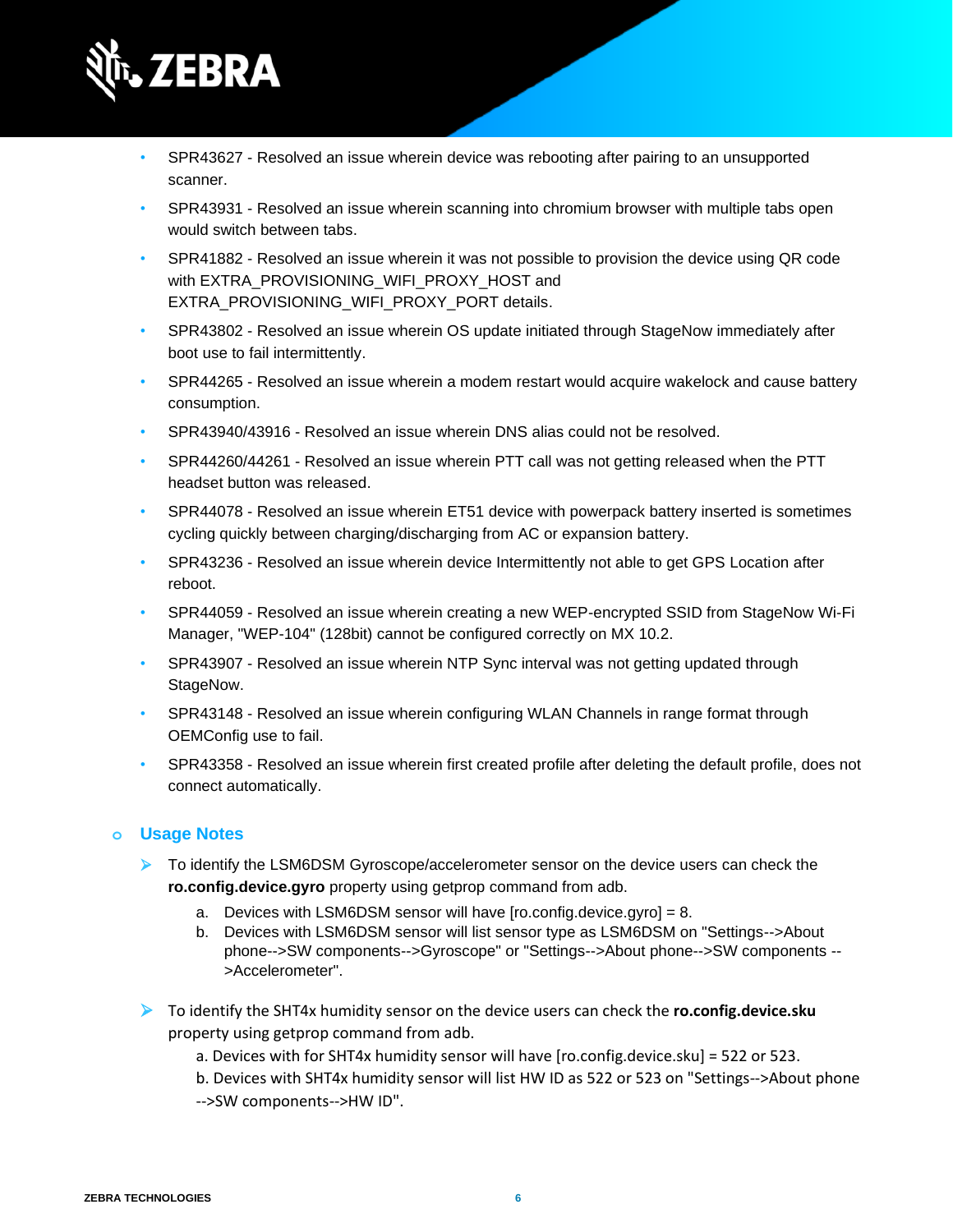

- ➢ MC3300x/MC3300xR LSM6DSM G-sensor devices require 10-16-10.00-QN-U98-STD-HEL-04 or higher to ensure full G-sensor functionality.
- ➢ The MC93 devices with SHT4x Humidity Sensor require 10-16-10.00-QN-U98-STD-HEL-04 or higher to ensure full humidity sensor functionality.
- ➢ While downgrading MC93 SHT4x humidity sensor devices from Android 10 to Oreo, only the 01.30.04 Lifeguard Update 35 & above is supported. The Full image of 01.30.04 and the Lifeguard Update 35 must be installed together using the UPL process.

### **LifeGuard Update 90 (Not Released for ET51 and ET56)**

➢ This LG patch is applicable for 10-16-10.00-QN-U00-STD-HEL-04 BSP version.

#### **o New Features**

- None
- **o Resolved Issues**
	- Added fix for multiple vulnerability issues (FragAttack) with respect to Fragmentation and Forging attacks.
- **o Usage Notes**
	- None

#### **LifeGuard Update 86 (Released only for ET51 and ET56)**

- ➢ This LG patch is applicable for 10-16-10.00-QN-U00-STD-HEL-04 BSP version.
	- **o New Features**
		- Added support for display IC G101QAN01.1 on ET51/ET56 10" devices.
	- **o Resolved Issues**
		- None
	- **o Usage Notes**
		- ET51/ET56 10" devices with display IC G101QAN01.1 cannot be downgraded to BSPs below 10-16- 10.00-QN-U00-STD-HEL-04 and require 10-16-10.00-QN-U86-STD-HEL-04 as a mandatory update.

To identify display type, users can check 'ro.config.device.display' property using getprop command from adb.

- $\circ$  Devices with display IC G101QAN01.1 will have [ro.config.device.display] = 702
- o Devices with display IC G101QAN01 will have [ro.config.device.display] = 701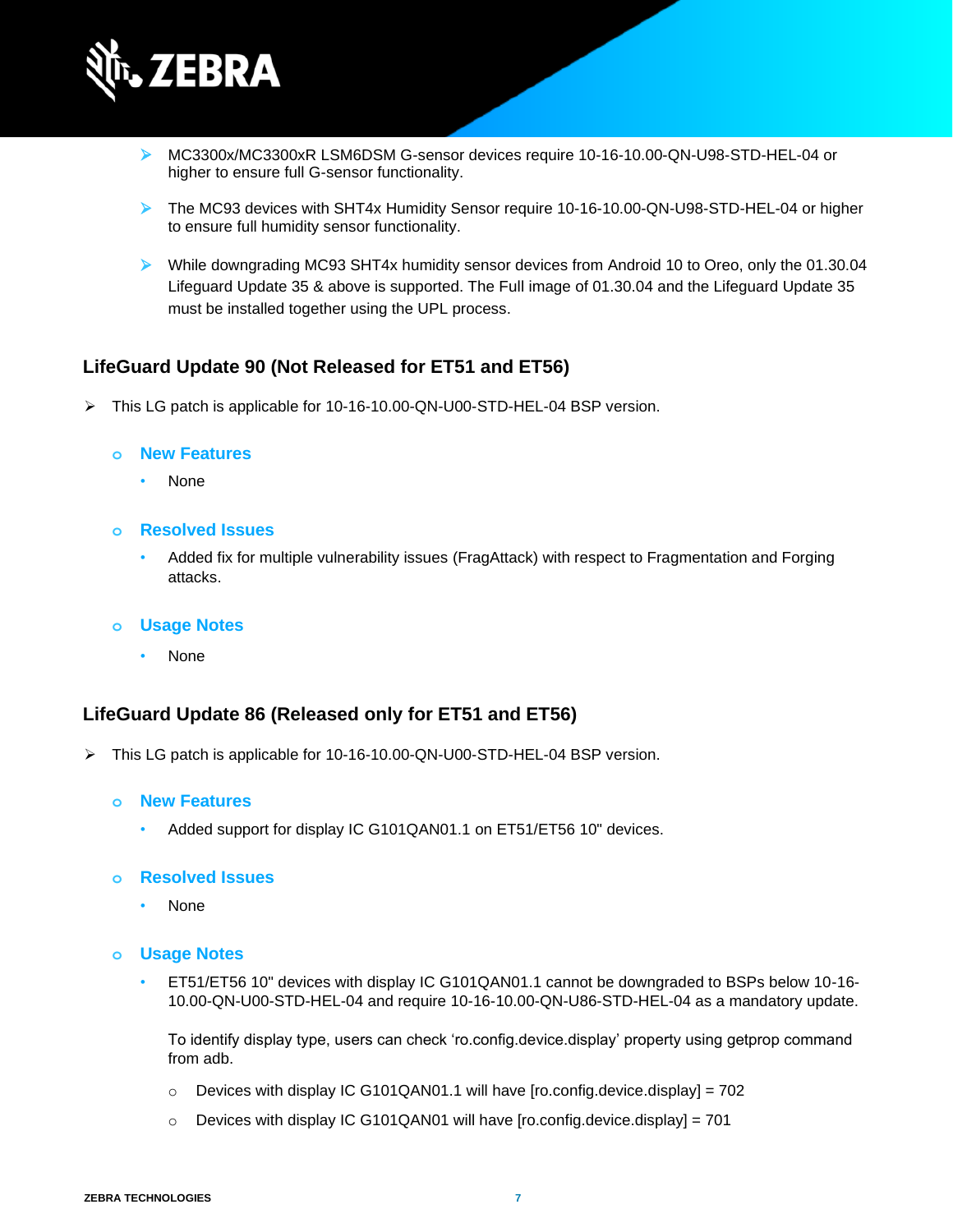

# **LifeGuard Update 79**

- ➢ This LG patch is applicable for 10-16-10.00-QN-U00-STD-HEL-04 BSP version.
	- **o** This LG Patch includes following updated components.
		- Scanning Framework: 28.11.2.0
		- WiFi : FUSION\_QA\_2\_1.3.0.032\_Q
		- WorryFree WiFi Analyzer : WFW\_QA\_2\_6.0.0.006\_Q
		- Audio: 0.33.0.0
		- DataWedge: 8.2.308
		- EMDK: 9.1.0.3200
		- MXMF: 10.4.0.18
		- OSX: QCT.100.10.6.58
		- StageNow: 5.2.0.4
		- Zebra Data Service: 10.0.3.1001
		- MSRN: 2.02
		- OemInfo: 9.0.0.331
		- Bluetooth Pairing Utility: 3.23

#### **o New Features**

- Added support for LSM6DSM Gyroscope/accelerometer Sensor on TC72/TC77, TC52/57 and TC52x/TC57x devices. This LifeGuard patch supports the different pin configuration of the new Gsensor (LSM6DSM). In testing, the combination of new G-sensor with earlier versions of Android has not shown any performance, functionality, or device degradation.
- Dotcode Erasure Parameter Support is added.
- Dot Code Decoder Support is Added for RS5100 BT Scanner.
- Added Support for NG SimulScan using Camera.
- PL5000 Zback Scanner support is added for ET51/ET56 devices.
- Added support for Integrated Scanner Frame SKU ET51CE-L21E-SFCN with Zebra PL5000 decoder, which replaces Zebra PL3307 decoder.
- Added Feature in ZDS to support the collection of top RAM consumption per application.
- Added Feature in ZDS to support the collection of identity of the application that initiated the scan.
- Remove dependency on Enterprise partition in OEMInfo application to reduce the security risk.
- Added integrated licensing feature for VoD Application. User needs to apply valid license to use the app.
- WFW VoIP Analysis SIP-RTP Enhancement.
- Granting Special permissions for EMM Device Owner application while Provisioning device.
- Added support to provide location updates based on the specified minimum distance travelled for both WGS84 and non WGS84 formats.
- Integration of custom feature CSP to add ability to enable or disable custom features.
- Added a feature to handle the network issue of ARP Requests not getting response from backend network.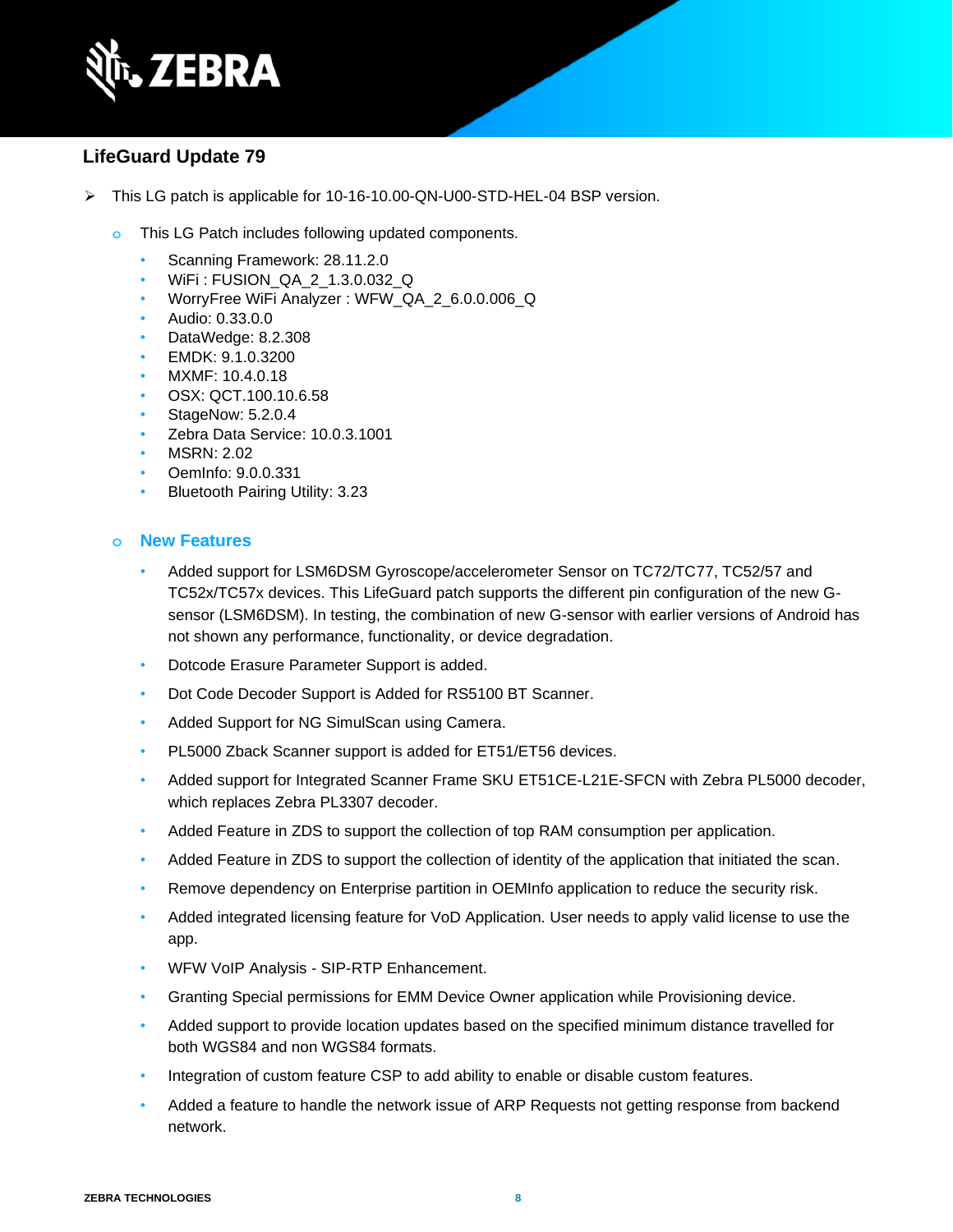

- Added a feature to detect low RSSI conditions and scenarios and allow device to do quick recovery from the low RSSI state.
- Added support to enable/disable eSIM provisioning feature using CellularMgr CSP.

#### **o Resolved Issues**

- SPR41891 Resolved an issue where device disables the profiles permanently when wrong credentials are entered.
- SPR41911 Resolved an issue where it was not possible to set "false" value to protector param in TouchMgr CSP.
- SPR41725 Resolved an issue where intermittently DataWedge would scan barcodes even when in suspend state.
- SPR41886 Resolved an issue where Latin character set QR barcodes were not being decoded.
- SPR41912 Resolved an issue where Intermittent print failures were observed using LinkOS SDK application.
- SPR42980 Resolved an issue where device was not able to read Mifare classic 4K card.
- SPR40219 Resolved an issue where MSI barcodes were not getting decoded.
- SPR41824 Resolved an issue where WWAN data connection failures were reported due to incorrect APN configuration settings.
- SPR43359 Resolved an issue where display would intermittently fail to turn on upon power key press.
- SPR41623 Resolved an issue where TC52 was displaying incorrect magnetometer values.
- SPR41881 Resolved an issue where a permission that was not supported originally on OS was not regranted to application upon newer OS update that supported those permissions.
- SPR41003 Resolved an issue where BlueParrott headset connected to ET51 was picking up voice from a farther distance.
- SPR43717 Resolved an issue where intermittently Airplane mode was enabled after an improper Battery Swap.
- SPR41841 Resolved an issue where Keyboard volume notification level icon was missing in MC33 Brick SKUs.
- SPR43358 Resolved an issue where first created profile using WIFI CSP after deleting the default profile, does not connect automatically.
- SPR41400 Resolved an issue where key remapping was not working for modifier keys in Bundle mode for OEMCONFIG.
- SPR41116 Resolved an issue where user was unable to configure Code128 Ignore FNC4 param from Datawedge on ET51, ET56 with Zback and Integrated Scanner.
- SPR43533 Resolved an issue where display goes black on TC72 and TC77 with 4770 scan engines.
- Integrated a VPN security fix for Common Criteria mode.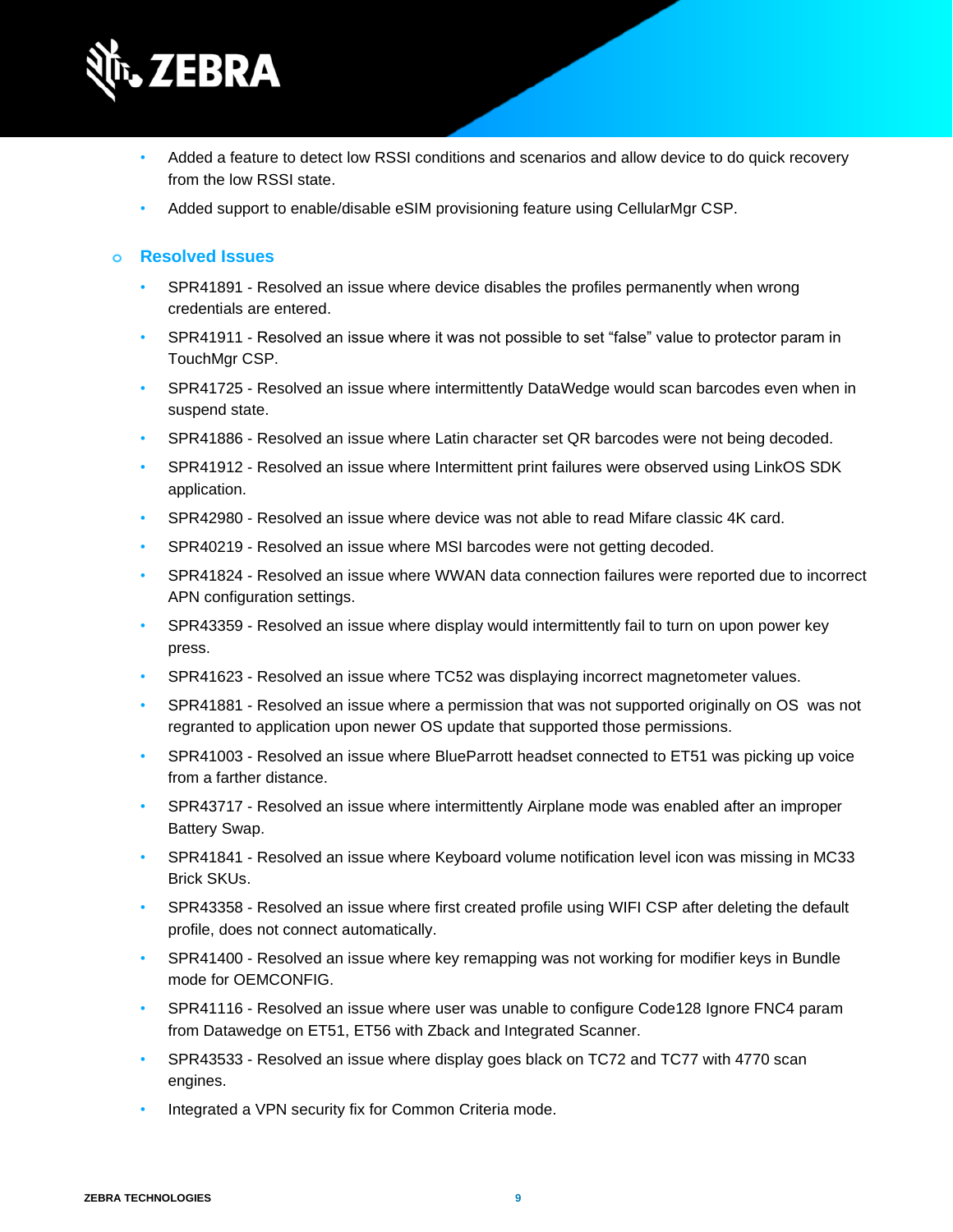

• Default password for MSRN App has been set to empty.

#### **o Usage Notes**

- ➢ To identify the LSM6DSM Gyroscope/accelerometer sensor on the device users can check the **ro.config.device.gyro** property using getprop command from adb.
	- c. Devices with LSM6DSM sensor will have  $[ro.config.device.gyro] = 8$ .
	- d. Devices with LSM6DSM sensor will list sensor type as LSM6DSM on "Settings-->About phone-->SW components-->Gyroscope" or "Settings-->About phone-->SW components - ->Accelerometer".

➢ Support for Zebra PL5000 decoder with integrated scanner frame requires 10-16-10.00-QN-U79- STD-HEL-04 or higher to ensure full scanner functionality.

# **LifeGuard Update 72 (Released only for ET51 and ET56)**

- ➢ This LG patch is applicable for 10-16-10.00-QN-U00-STD-HEL-04 BSP version.
	- **o** This LG Patch includes following updated components.
		- Scanning Framework: 28.10.0.0

#### **o New Features**

• Added support for Zebra Scanner Expansion Back - ZBK-ET5X-10SCN7-02, ZBK-ET5X-8SCN7-02, that supports the SE4770 scan engine.

#### **o Resolved Issues**

• None

#### **o Usage Notes**

• None

# **LifeGuard Update 44 (Not Released for ET51 and ET56)**

- ➢ This LG patch is applicable for 10-16-10.00-QN-U00-STD-HEL-04 BSP version.
	- **o** This LG Patch includes following updated components.
		- Audio: 0.31.0.0
		- Bluetooth Pairing Utility: 3.20
		- DataWedge: 8.2.211
		- EMDK: 9.0.3.3003
		- License Manager and License Agent: 5.0.0 and version 5.0.0.5.0.0
		- MXMF: 10.3.0.18
		- OSX: QCT.100.10.5.58
		- Scanning Framework: 28.9.8.0
		- StageNow: 5.1.0.1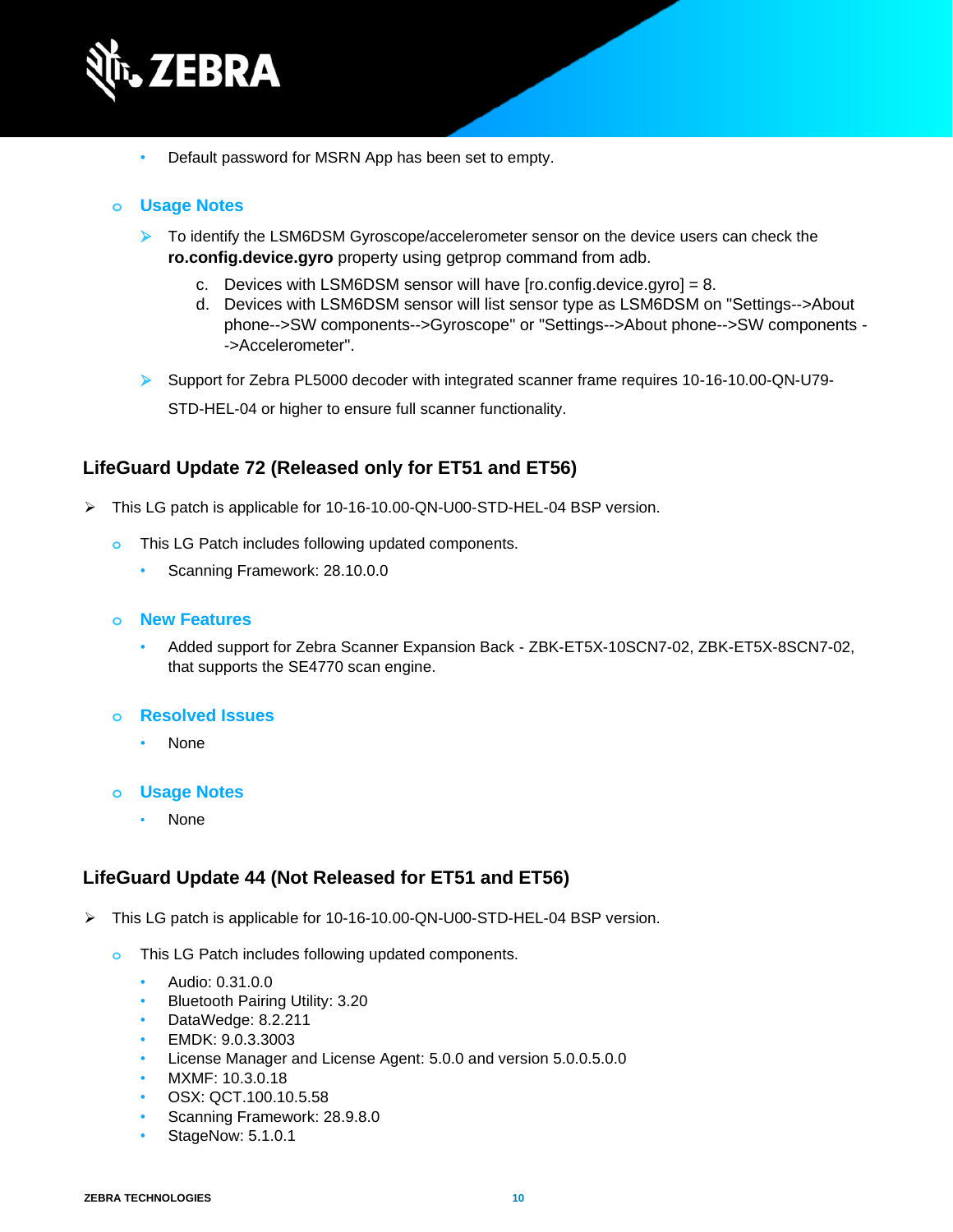

#### **o New Features**

- Added support for Keyboard Audible Feedback feature on MC3300x, MC3300xR, MC9300, MC2200, MC2700 and VC8300 and ability to control volume of Keyboard Audible Feedback by MDM.
- Added support to enable/disable DHCPv6 feature using DHCPOptionMgr CSP. Stateful DHCPv6 helps Admins track and block network abuses. With stateful DHCPv6 a client is likely to keep a stable IP as long as it stays on the same network.
- Added support to see SAM Bridge FW Version in SW Component.
- Added support to enable Low level NFC NCI Logging to get detailed logs for NFC scenarios for debugging purpose, logs are included as part of RxLogger logs.
- Added support in OemInfo to allow customer applications and sideloaded applications to read BT MAC address.
- Provided additional option for the user to change the touch panel mode configuration from Power Menu without going into settings menu once it is enabled using the CSP file.
- Added support for Multibarcode Automatic group identification.
- Added support for Multibarcode Read only specific barcodes.
- Added support to remove Bluetooth pairing list.

#### **o Resolved Issues**

- SPR-40819 : Resolved an issue wherein 7-bit ASCII encoded data matrix code was not getting decoded.
- SPR-41039 : Updated the APN details for Bulgarian operator A1.
- SPR-40216 : Resolved an issue wherein flash LED temperature was very high when torch was turned ON for a longer duration.
- SPR-38667 : Resolved an issue wherein user was unable to remotely browse files over VPN.
- SPR-40400 : Resolved an issue wherein device was losing WWAN connectivity at higher temperatures.
- SPR-41255 : Resolved an issue wherein devices were getting struck in recovery screen during MDM enrollment.
- SPR-41056 : Resolved an issue wherein SIM not detected toast message used to appear even with a valid SIM.
- SPR-39513 : Resolved an issue wherein intermittently display would not turn on upon wakeup from suspend.

SPR-39544 : Resolved an issue where eMMC health was not being retrieved correctly on certain flash part.

- SPR-41094 : Resolved an issue wherein during a call, user gets echo while the other user was on speaker mode.
- SPR-41144 : Resolved an issue wherein the EMM Enrollment was not working over ethernet connection.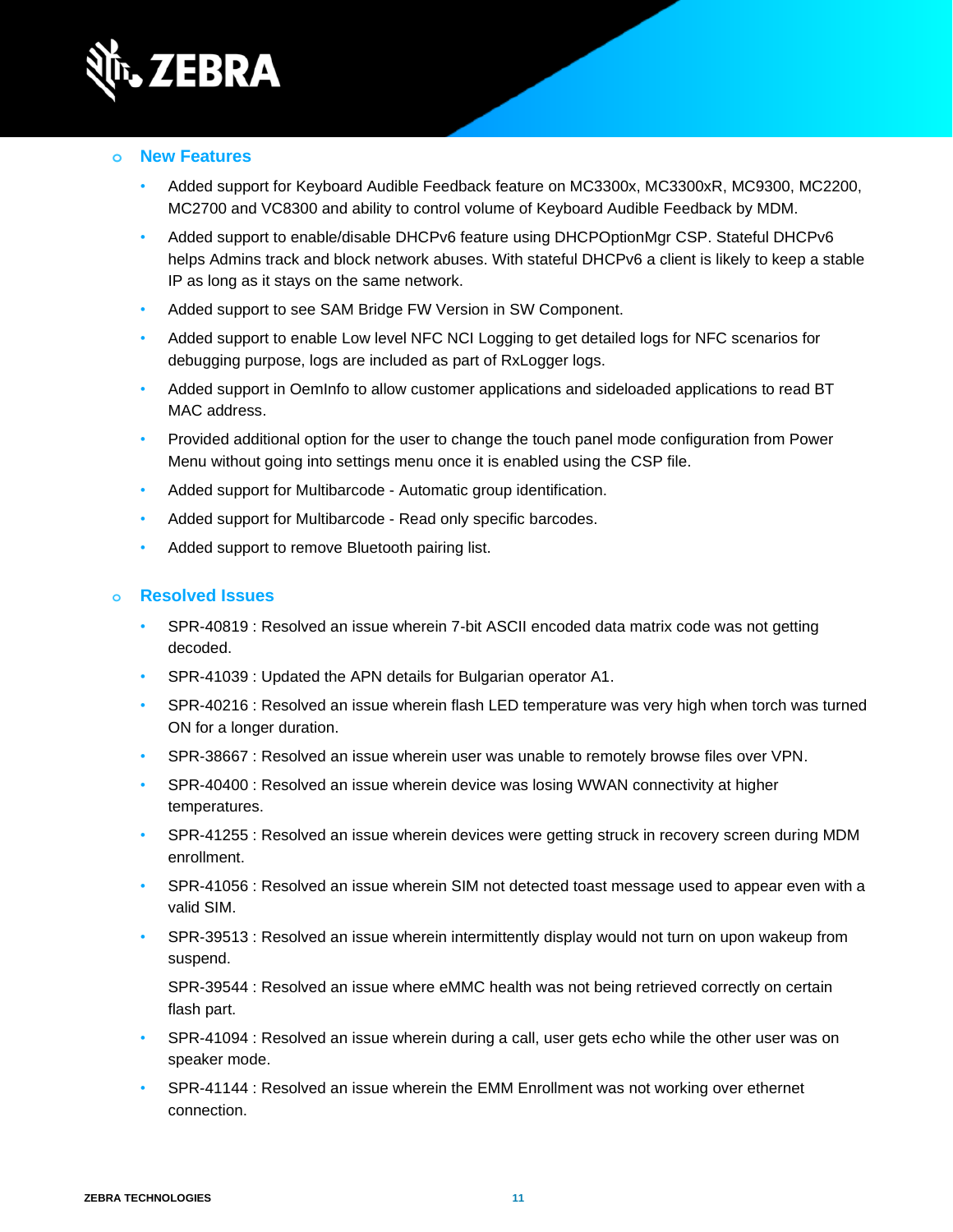

- SPR-41622 : Resolved an issue wherein additional touch events were occurring for a single touch press.
- SPR-38739 : Resolved an issue wherein streaming of certain MP3 files used to fail.
- SPR-41400 : Resolved an issue wherein key remapping was not working for CTRL and other advanced key modifiers using OemConfig.
- SPR-41578 : Added support for enabling/disabling "key press sounds" via StageNow.
- SPR-41397 : Resolved an issue wherein intermittently WLAN failed to turn On.
- SPR-39082 : Resolved an issue wherein Intermittent loss of Ethernet connection is observed.
- SPR-41260 : Resolved an issue wherein third-party VPN Apps were unable to access certificates (installed via StageNow/MX) on the device resulting in not able to connect to the server.
- SPR-41915 : Enabled Serial Port Comm API support.
- Fixed an issue wherein device crash was seen when STC SIM was inserted.

#### **o Usage Notes**

• None

### **LifeGuard Update 16 (Not Released for ET51 and ET56)**

➢ This LG patch is applicable for 10-16-10.00-QN-U00-STD-HEL-04 BSP version.

#### **o New Features**

- None
- **o Resolved Issues**
	- None

#### **o Usage Notes**

• None

#### **Version Information**

Below Table contains important information on versions

| <b>Description</b>          | <b>Version</b>                 |
|-----------------------------|--------------------------------|
| <b>Product Build Number</b> | 10-16-10.00-QN-U112-STD-HEL-04 |
| Android Version             | 10                             |
| Security Patch level        | January 5, 2022                |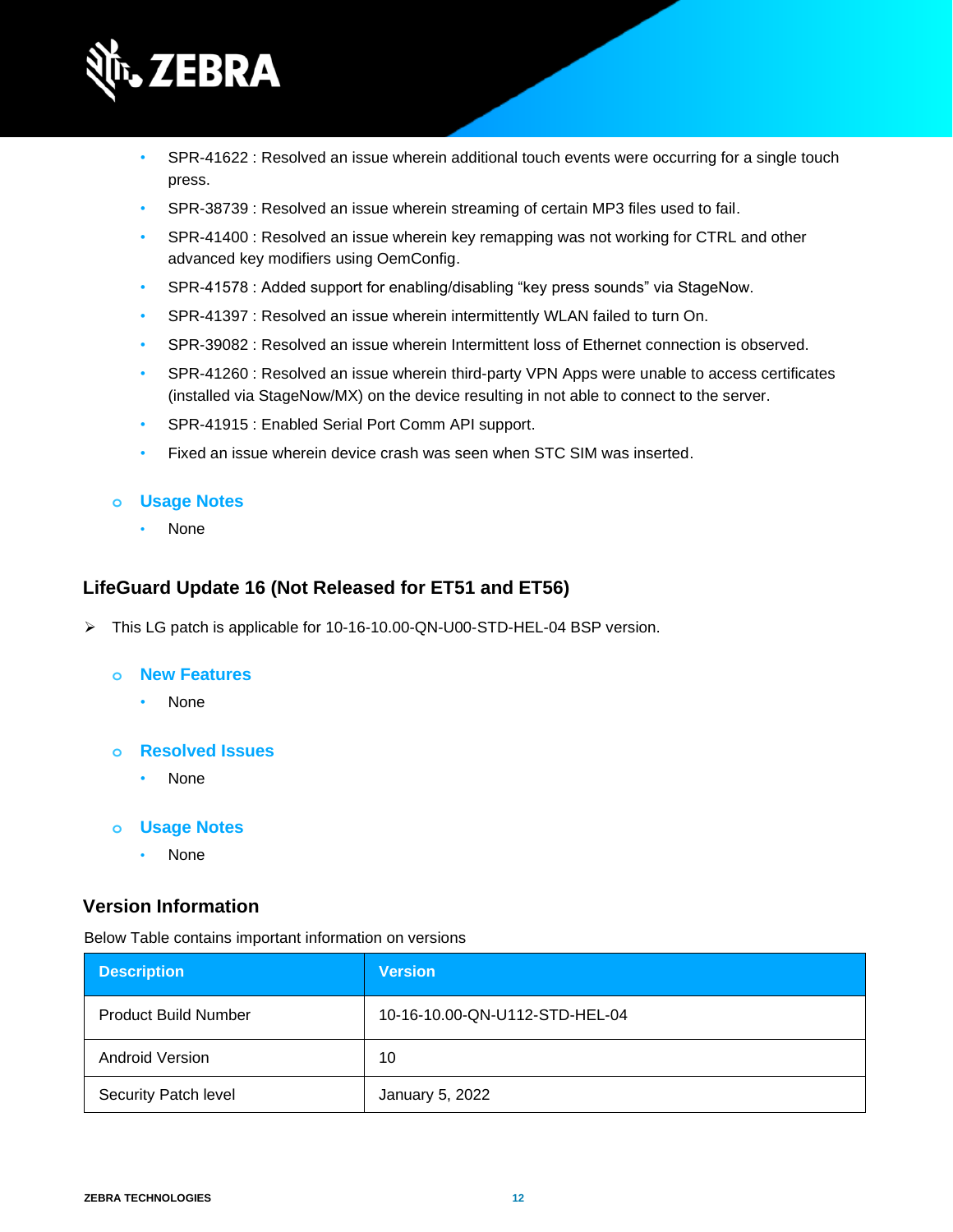

Component Versions **Please see Component Versions under Addendum section** 

# **Known Constraints**

- Picture quality of the image taken with 'Night Mode' in low-light conditions is poor.
- Trigger Modes: Presentation Read Mode is preferred over Continuous Read Mode. If using Continuous Read mode, use a lower illumination brightness setting (e.g. 2) to ensure the scanner can work without interruption.
- "Red Eye Reduction" feature disables the camera flash in the device. Hence, to enable the camera flash please disable the 'Red Eye Reduction' feature.
- EMM does not support agent persistence in OS dessert downgrade scenario.
- Reset packages of Oreo and Pie should not be used on devices running with A10 software.
- In-order to avoid any inconsistencies in Settings UI it is recommended to wait for a few seconds after the device boots up.
- Transparent blue overlay in camera view –numeric, character or ENTER key presses in camera view will make this blue overlay appear. The camera is still functional; however, the view is covered with the blue overlay. To clear this, press the TAB key to move the control to a different menu item or close the camera app.
- In case of an OS upgrade from a s/w version having higher security patch level to a s/w version having lower security patch level, user data will be reset.
- TC5x flash LED temperature is too high when torch is on for long time.
- Unable to scan remote company network using ES file explorer over VPN.
- In case USB flash drives are not getting detected on VC8300 after reboot on USB-A port, re-insert the USB flash drive after the device is fully powered up & on home screen.
- On WT6300 with RS4000 & RS5000 usage, the DataWedge option "Keep enabled on suspend" (in Profiles > Configure scanner settings) shall NOT be set, user can set "Trigger Wakeup and Scan"(in Profiles > Configure scanner settings > Reader params) for single trigger wake and scan functionality.
- When phone app is being disabled using MDM and user tries to reboot the device, user might see **Recovery Screen** with "Try again" and "Factory data reset" options. Select option "Try again" to continue the reboot process. Do not select option "Factory data reset", as it will erase the user data.
- After upgrading from Oreo to A10, Device shows "SD card setup" notification, which is expected behavior from AOSP.
- After upgrading from Oreo to A10, staging fails on few packages, user must update package names accordingly and make use of the profiles or create new staging profiles.
- At the very first time, DHCPv6 enable through CSP is not reflecting until user disconnect/reconnect to the WLAN profile.
- Support for ZBK-ET5X-10SCN7-02 and ZBK-ET5X-8SCN7-02 (SE4770 scan engine devices) is not available with software released before 10-16-10.00-QN-U72-STD-HEL-04.

# **Important Links**

[Installation and setup instructions](https://www.zebra.com/content/dam/zebra_new_ia/en-us/software/operating-system/helios/a10-os-update-instructions.pdf) (if the link does not work please copy It to browser and try)

Note: "As part of IT security best practices, Google Android enforces that the Security Patch Level (SPL) for the new OS or patch must be the same level or a newer level than the OS or patch version currently on the device. If the SPL for the new OS or patch is older than the SPL currently on the device, then the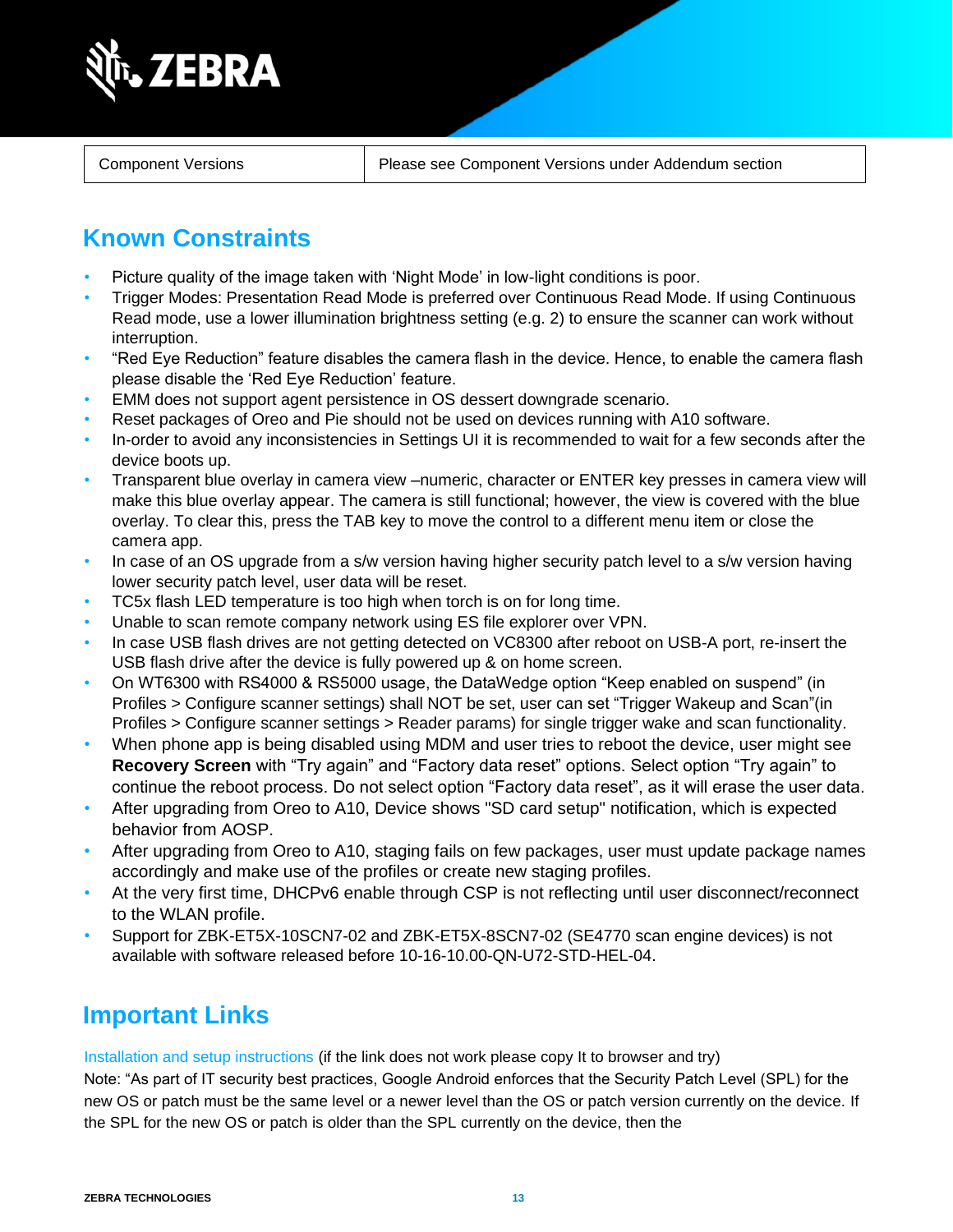

device will enterprise reset and wipe all user data and settings including user network configurations and remote management tools which would render the device inaccessible over a network."

[Zebra Techdocs](http://techdocs.zebra.com/)

[Developer Portal](http://developer.zebra.com/)

# **Device Support**

# **Device Compatibility**

This software release has been approved for use on the following devices.

| <b>Device</b><br><b>Family</b> | <b>Part Number</b>                                                                                                                                                                                            |                                                                                                                                                                                            | <b>Device Specific</b><br><b>Manuals and Guides</b> |
|--------------------------------|---------------------------------------------------------------------------------------------------------------------------------------------------------------------------------------------------------------|--------------------------------------------------------------------------------------------------------------------------------------------------------------------------------------------|-----------------------------------------------------|
| MC3300x                        | MC330L-SL3EA3CN<br>MC330L-SH3EA3CN<br>MC330L-GL3EA3CN<br>MC330L-GH3EA3CN<br>MC330L-GE3EA4CN<br>MC330L-GJ2EA4CN<br>MC330L-GJ3EA4CN<br>MC330L-GJ4EA4CN<br>MC330L-GL3EA4CN                                       | MC330L-SE3EA4CN<br>MC330L-SK3EA4CN<br>MC330L-SA3EA4CN<br>MC330L-SJ4EA4CN<br>MC330L-SJ2EA4CN<br>MC330L-SJ3EA4CN<br>MC330L-RL2EA4CN<br>MC330L-RL3EA4CN<br>MC330L-SG3EA4CN                    | MC3300x Home Page                                   |
| <b>MC3300xR</b>                | MC339U-GF4EA4CN<br>MC333U-GJ4EA4CN                                                                                                                                                                            | MC339U-GE4EA4CN                                                                                                                                                                            | <b>MC3300xR Home Page</b>                           |
| MC9300                         | MC930B-GSEEG4CN<br>MC930B-GSCDG4CN<br>MC930B-GSEDG4CN<br>MC930B-GSADG4CN<br>MC930B-GSACG4CN<br>MC930P-GFADG4CN<br>MC930P-GFEDG4CN<br>MC930B-GSHDG4CN<br>MC930P-GFCDG4CN<br>MC930P-GFCBG4CN<br>MC930P-GSFDA4CN | MC930P-GFEBG4CN<br>MC930P-GFABG4CN<br>MC930P-GFHBG4CN<br>MC930P-GFHDG4CN<br>MC930P-GSGBA4CN<br>MC930P-GSGDA4CN<br>MC930P-GSWBA4CN<br>MC930P-GSWDA4CN<br>MC930P-GSFDG4CN<br>MC930B-GSECG4CN | MC9300 Home Page                                    |

# **Addendum**

### **Component Versions**

| <b>Component / Description</b> | <b>Version</b> |
|--------------------------------|----------------|
| Linux Kernel                   | 4.4.205        |
| AnalyticsMgr                   | 2.4.0.1254     |